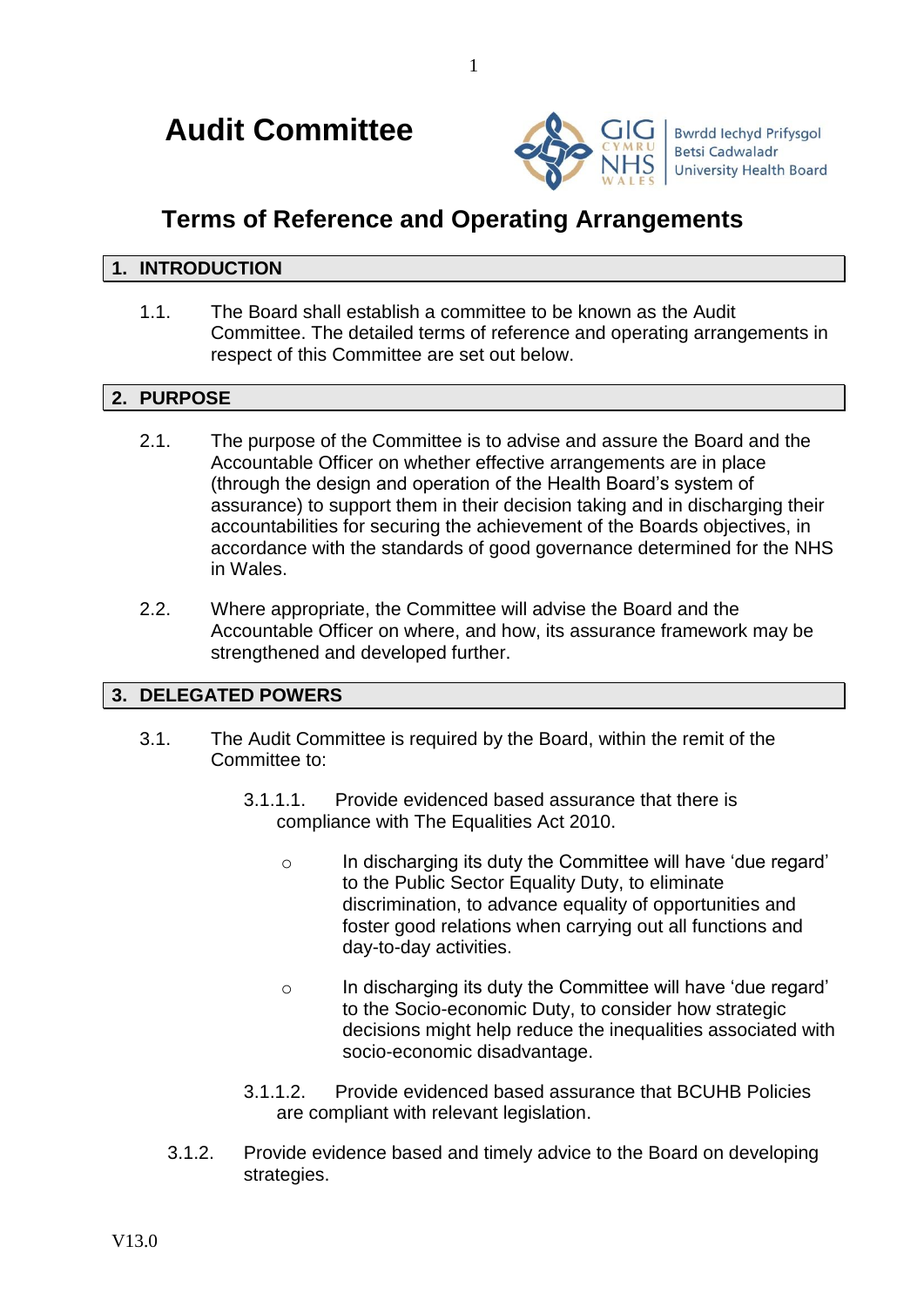- 3.1.3. Provide evidence based and timely advice to the Board on the delivery of strategies including those relating to risk management.
- 3.1.4. Oversee and provide evidence based and timely advice to the Board on relevant risks and concerns.
- 3.1.5. Provide relevant evidence based and timely advice to the Board on:
	- 3.1.5.1. Evidenced based and timely advice to the Board and the Accountable Officer on the assurance frameworks to support them in their decision taking and in discharging their accountabilities for securing the achievement of BCUHB's objectives.
	- 3.1.5.2. Evidence based assurance to the Board and the Accountable Officer on whether effective arrangements are in place through the operation of the BCUHB's assurance framework.
	- 3.1.5.3. Evidence based assurance to the Board and the Accountable Officer on the effectiveness of Risk Management, Performance Management and other areas as defined by the Board or Accountable officer from time to time.
- 3.1.6. Receive the results of relevant audits (clinical and non-clinical) and any other relevant investigations and provide the Board with evidence based impact assessment of the implementation of the recommendations.
- 3.2.The Audit Committee is authorised by the Board to:
	- 3.2.1. Comment specifically in its Annual Report upon the adequacy of the Health Board's strategic governance and assurance arrangements and processes for the maintenance of an effective system of good governance, risk management and internal control across the whole of the organisation's activities ( both clinical and non-clinical). It is also intended to support the public disclosure statements that flow from the assurance processes, including the Annual Governance Statement and the Annual Quality statement, providing reasonable assurance on:
		- 3.2.1.1. the organisation's ability to achieve its objectives;
		- 3.2.1.2. compliance with relevant regulatory requirements, standards, quality and delivery requirements and other directions and requirements set by the Welsh Government and others;
		- 3.2.1.3. the reliability, integrity, safety and security of the information collected and used by the organisation;
		- 3.2.1.4. the efficiency, effectiveness and economic use of resources; and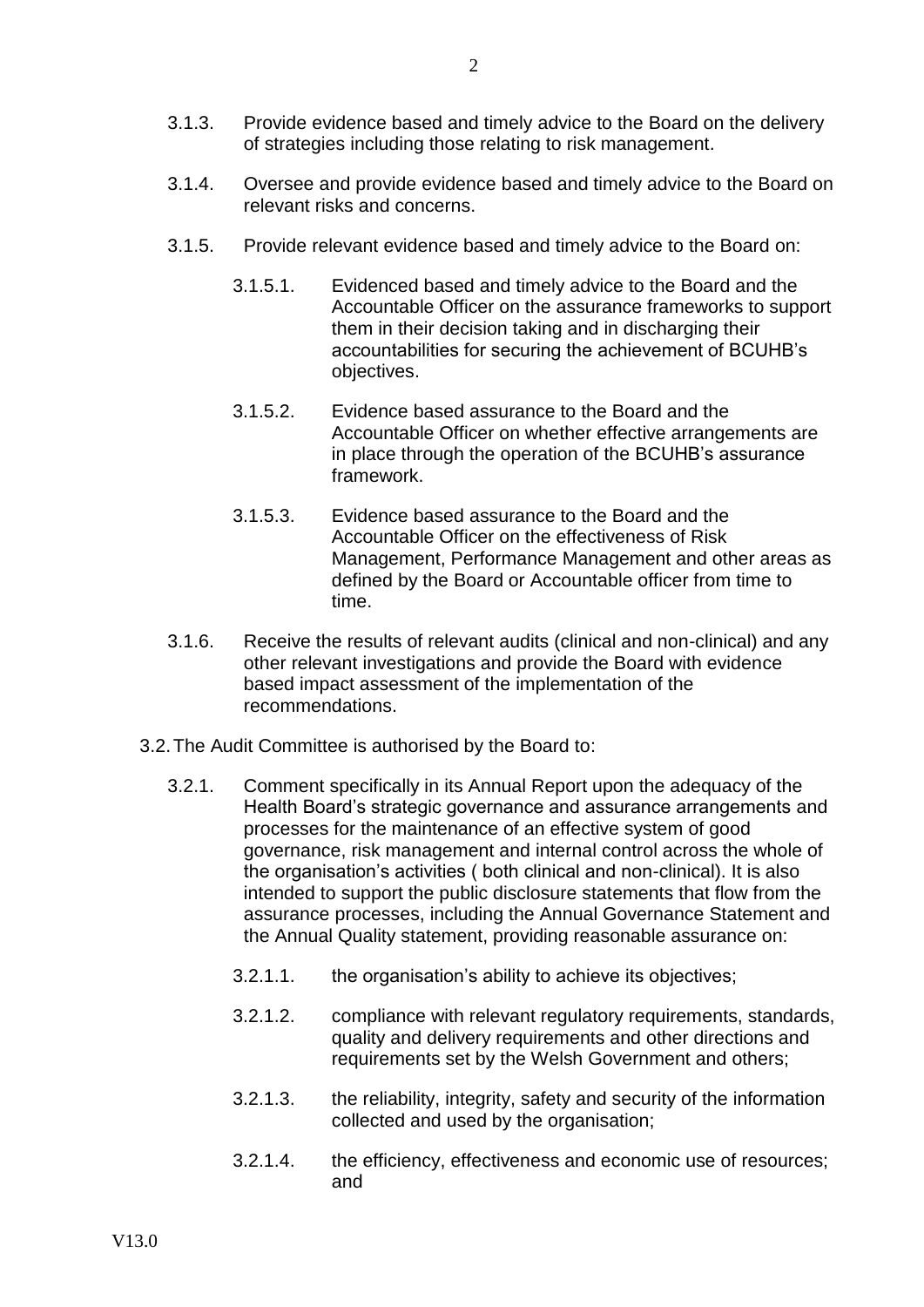- 3.2.1.5. the extent to which the organisation safeguards and protects all its assets, including its people.
- 3.2.2. Ensure the provision of effective governance by reviewing
	- 3.2.2.1. the Board's Standing Orders, and Standing Financial Instructions (including associated framework documents, as appropriate);
	- 3.2.2.2. the effectiveness of the Board's Committees
	- 3.2.2.3. the accounting policies, the accounts, and the annual report of the organisation (as specified in the Manual for Accounts as issued by Welsh Government), including the process for review of the accounts prior to submission for audit, levels of errors identified, the ISA260 Report and with Management's letter of representation to the external auditors;
	- 3.2.2.4. the, Annual Audit Report and Structured Assessment
	- 3.2.2.5. financial conformance and the Schedule of Losses and Compensation;
	- 3.2.2.6. the planned activity and results of both internal and external audit, clinical audit, the Local Counter Fraud Specialist and post payment verification work (including strategies, annual work plans and annual reports);
	- 3.2.2.7. the adequacy of executive and managements responses to issues identified by audit, inspection, external reports and other assurance activity;
	- 3.2.2.8. proposals for accessing Internal Audit services via Shared Service arrangements ( where appropriate);
	- 3.2.2.9. anti fraud policies, whistle-blowing processes and arrangements for special investigations; and
	- 3.2.2.10. any particular matter or issue upon which the Board or the Accountable Officer may seek advice.
- 3.3.The Committee will support the Board with regard to its responsibilities for risk and internal control by reviewing:
	- 3.3.1. the adequacy of the Board Assurance Framework and Corporate Risk Register;
	- 3.3.2. all risk and control related disclosure statements, in particular the Annual Governance Statement and the Annual Quality Statement together with any accompanying Head of Internal Audit statement, external audit opinion or other appropriate independent assurances, prior to endorsement by the Board;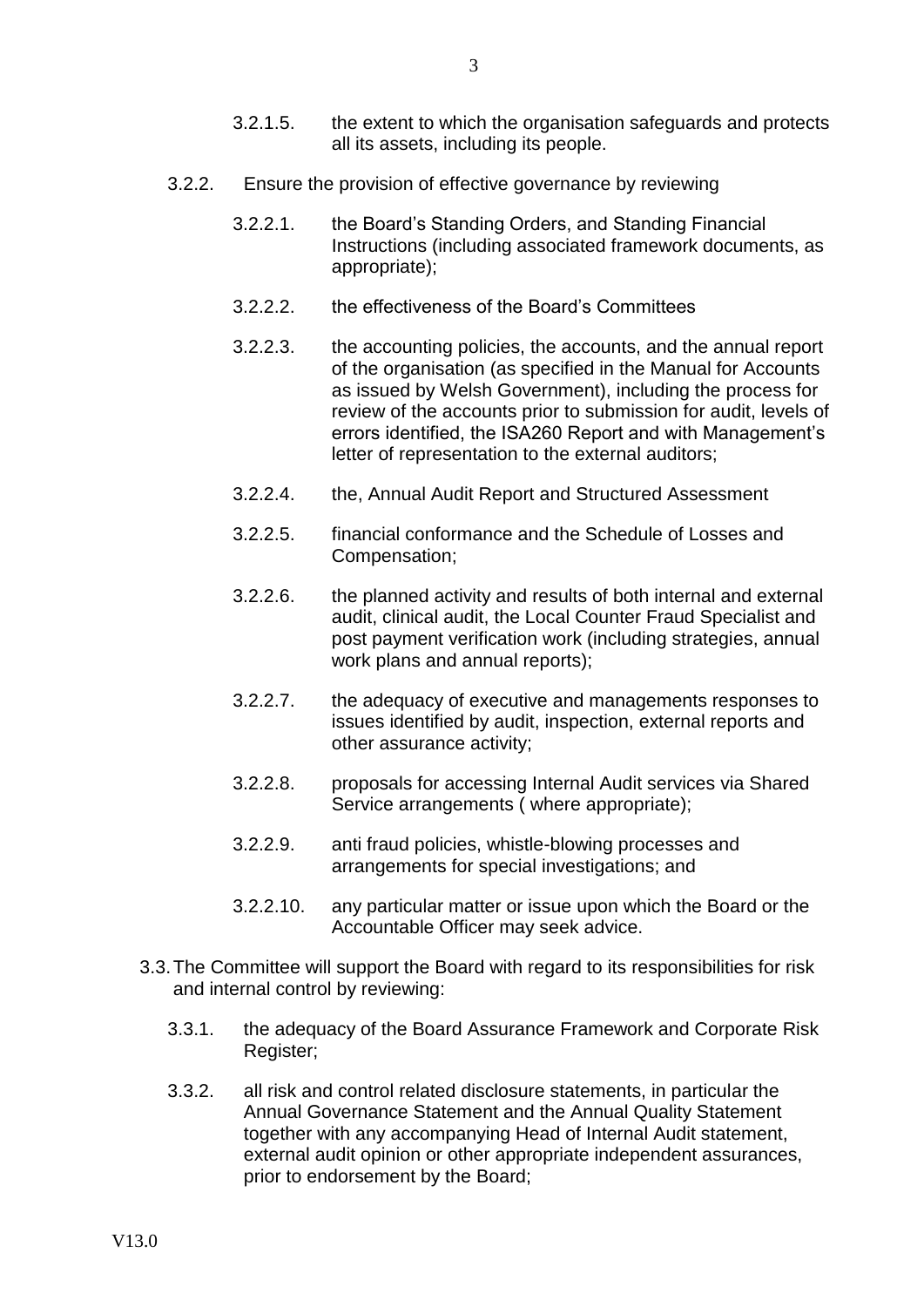- 3.3.3. the underlying assurance processes that indicate the degree of the achievement of corporate objectives, the effectiveness of the management of principal risks and the appropriateness of the above disclosure statements;
- 3.3.4. the policies for ensuring compliance with relevant regulatory, legal and code of conduct and accountability requirements, including declarations of interest and gifts and hospitality; and
- 3.3.5. the policies and procedures for all work related to fraud and corruption as set out in Welsh Government Directions and as required by the Counter Fraud and Security Management Service;
- 3.3.6. regular tender waiver reports to ensure compliance with the Standing Financial Instructions.
- 3.4.In carrying out this work the Committee will primarily utilise the work of Internal Audit, External Audit and other assurance functions. It will also seek reports and assurances from directors and managers as appropriate in response to the recommendations made, monitoring progress via the Audit Tracker tool.
- 3.5.This will be evidenced through the Committee's use of effective governance and assurance arrangements to guide its work and that of the audit and assurance functions that report to it, and enable the Committee to review and form an opinion on:
	- 3.5.1. the comprehensiveness of assurances in meeting the Board and the Accountable Officer's assurance needs across the whole of the Health Board's activities, both clinical and non clinical; and
	- 3.5.2. the reliability and integrity of these assurances.
- 3.6.To achieve this, the Committees programme of work will be designed to provide assurance that:
	- 3.6.1. There is an effective Internal Audit function that meets the standards set for the provision of Internal Audit in the NHS in Wales and provides appropriate independent assurance to the Board and the Accountable Officer through the Committee;
	- 3.6.2. there is an effective counter fraud service that meets the standards set for the provision of counter fraud in the NHS in Wales and provides appropriate assurance to the Board and the Accountable Officer through the Committee;
	- 3.6.3. work with the Quality, Safety and Experience Committee to ensure that there is an effective clinical audit and quality improvement function that meets the standards set for the NHS in Wales and provides appropriate assurance to the Board and the Accountable Officer;
	- 3.6.4. there are effective arrangements in place to secure active, ongoing assurance from management with regard to their responsibilities and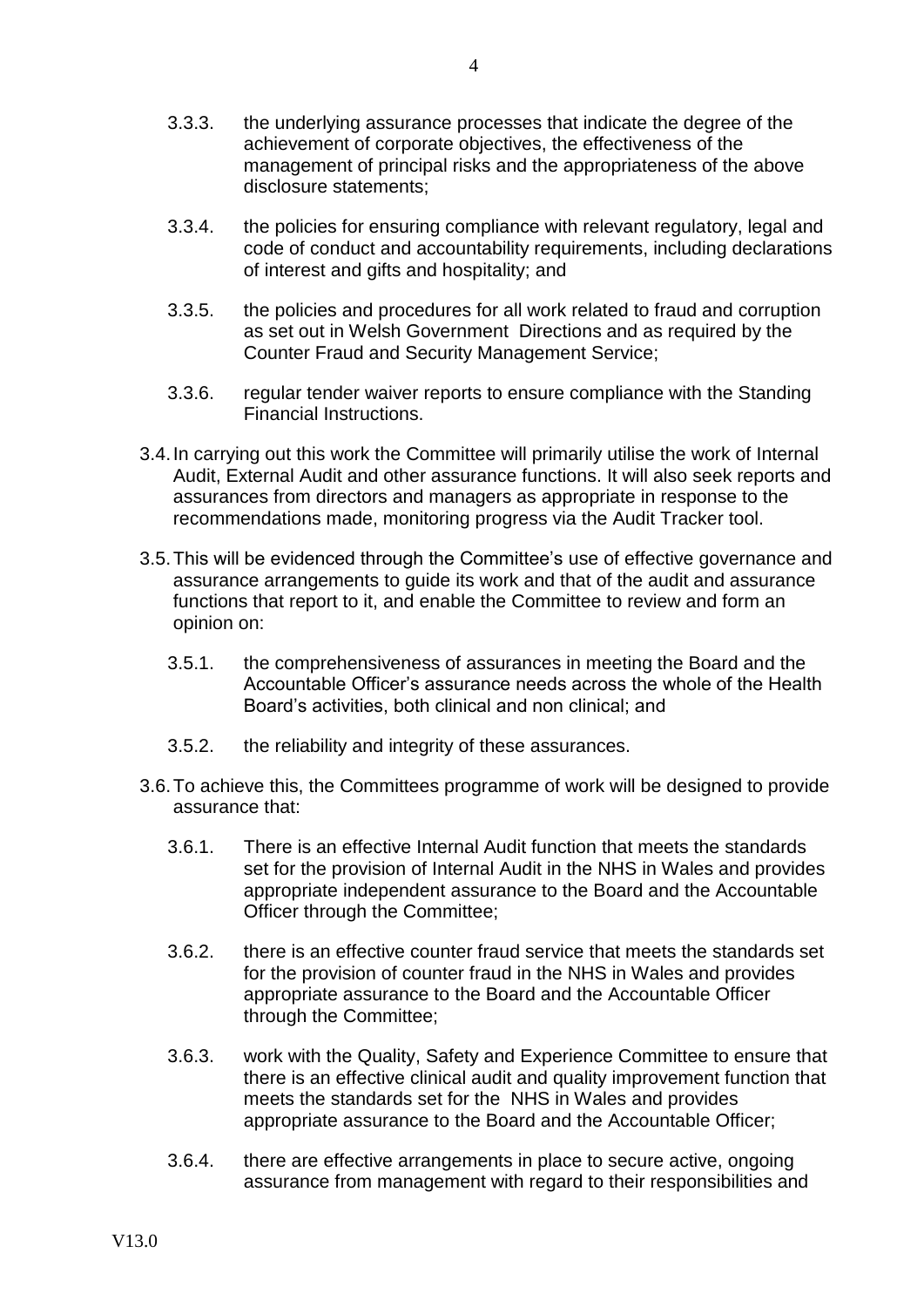accountabilities, whether directly to the Board and the Accountable Officer or through the work of the Board's Committees;

- 3.6.5. the work carried out by key sources of external assurance, in particular, but not limited to the Health Board's External Auditors, is appropriately planned and co-ordinated and that the results of external assurance activity complements and informs (but does not replace) internal assurance activity;
- 3.6.6. the work carried out by the whole range of external review bodies is brought to the attention of the Board, and that the organisation is aware of the need to comply with related standards and recommendations of these review bodies, and the risks of failing to comply;
- 3.6.7. the systems for financial reporting to the Board, including those of budgetary control, are effective; and that the results of audit and assurance work specific to the Health Board, and the implications of the findings of wider audit and assurance activity relevant to the Health Board's operations are appropriately considered and acted upon to secure the ongoing development and improvement of the organisation's governance arrangements.

#### **4. AUTHORITY**

- 4.1. The Head of Internal Audit, the Auditor General and his representatives and the lead Local Counter Fraud Specialist (LCFS) shall have unrestricted and confidential access to the Chair of the Audit Committee and vice versa.
- 4.2. The Committee may investigate or have investigated any activity (clinical and non-clinical) within its terms of reference. It may seek relevant information from any::
	- 4.2.1. Employee and all employees are directed to cooperate with any legitimate request made by the Committee; and,
	- 4.2.2. Other committee, sub-committee or group set up by the Board to assist it in the delivery of its functions.
- 4.3. It may also obtain outside legal or other independent professional advice and to secure the attendance of outsiders with relevant experience and expertise if it considers it necessary, in accordance with the Board's procurement, budgetary and other requirements;
- 4.4. It may consider and where appropriate, approve on behalf of the Board any policy within the remit of the Committee's business.
- 4.5. It will review risks from the Board Assurance Framework and Corporate Risk Register that are assigned to the Committee by the Board and advise the Board on the appropriateness of the scoring and mitigating actions in place.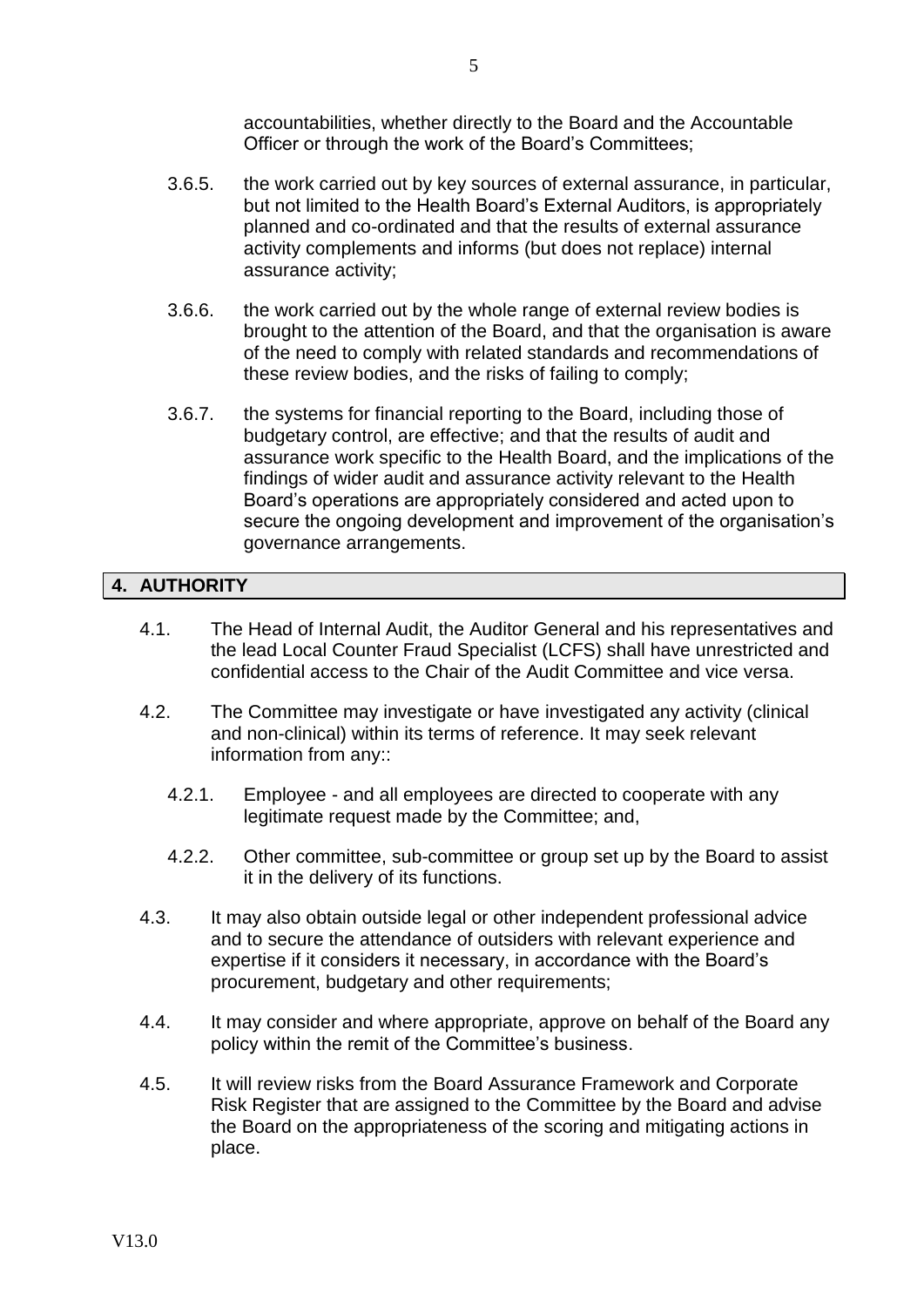#### **5. SUB-COMMITTEES**

5.1. The Committee may, subject to the approval of the Health Board, establish sub-committees or task and finish groups to carry out on its behalf specific aspects of Committee Business.

#### **6. MEMBERSHIP**

#### 6.1.**Members**

- 6.1.1. Four Independent Members of the Board to include a member of the Quality, Safety and Experience Committee.
- 6.1.2. The Chair of the Health Board shall not be a member of the Audit **Committee.**

#### 6.2.**In attendance**

- Board Secretary (Lead Director).
- Executive Director of Finance
- Chief Executive.
- Deputy Chief Executive/Executive Director of Nursing and Midwifery.
- Director/Head of Governance
- Head of Internal Audit.
- Head/individual responsible for Clinical Audit.
- Local Counter Fraud Specialist.
- Representative of Auditor General (External Audit).

#### **6.3.Right of Attendance**

- 6.3.1. Upon giving notice to the Committee Chair the following have the right to attend any meeting as an observer:
- Chair of the Board.

#### 6.4.**By Invitation**

- A patient representative.
- A staff representative.
- 6.4.1. Other Directors/Officers will attend as required by the Committee Chair, as well as any others from within or outside the organisation who the Committee considers should attend, taking into account the matters under consideration at each meeting.
- 6.4.2. Trade Union Partners are welcome to attend the public session of the **Committee**

#### **6.5.Member Appointments**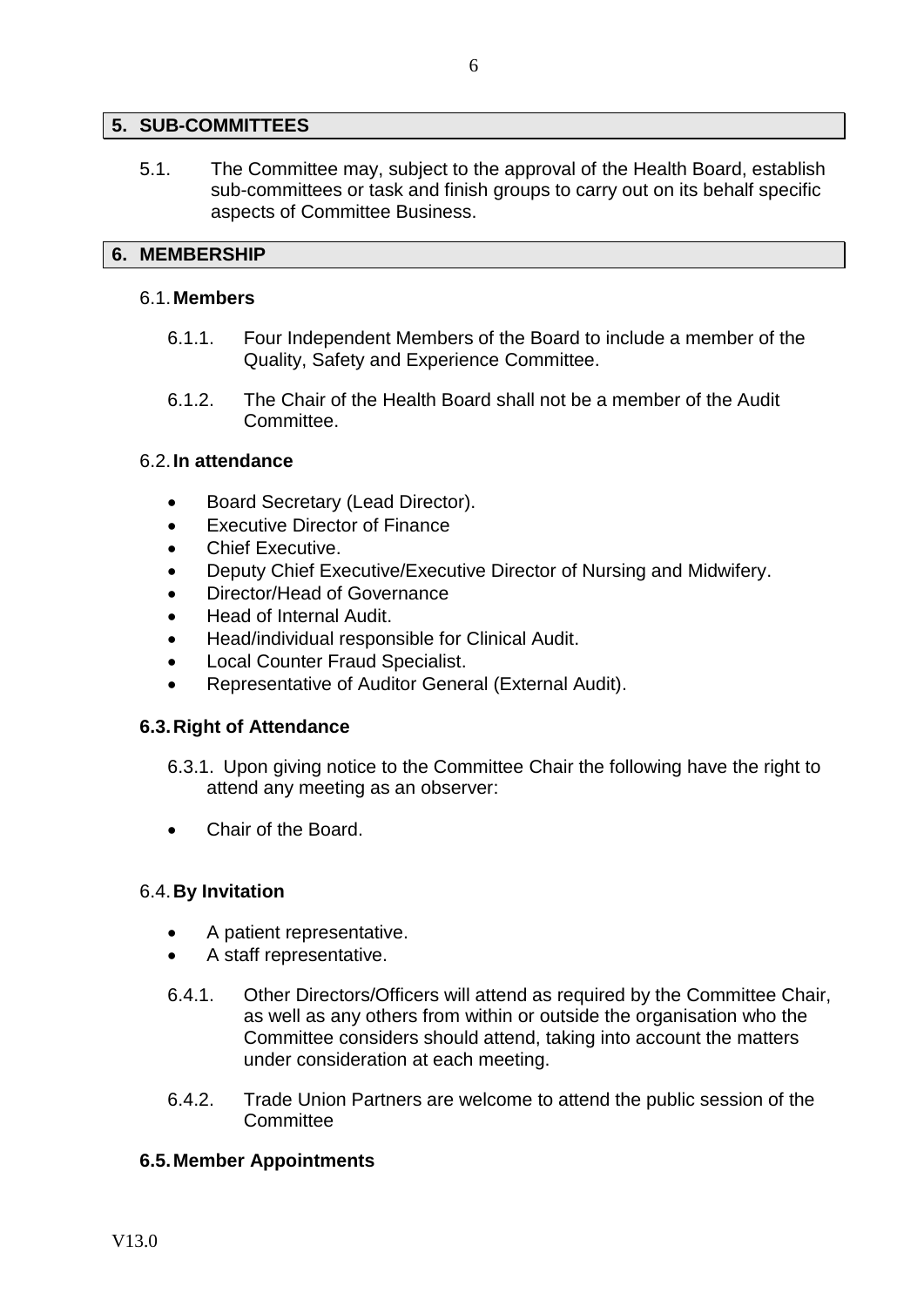- 6.5.1. The membership of the Committee shall be determined by the Chair of the Board taking account of the balance of skills and expertise necessary to deliver the Committee's remit and subject to any specific requirements or directions made by the Welsh Government. This includes the appointment of the Chair and Vice-Chair of the Committee who shall be Independent Members.
- 6.5.2. Appointed Independent Members shall hold office on the Committee for a period of up to 4 years. Tenure of appointments will be staggered to ensure business continuity. A member may resign or be removed by the Chair of the Board. Independent Members may be reappointed up to a maximum period of 8 years.

#### **6.6.Secretariat**

6.6.1. The Secretariat will be determined by the Board Secretary.

## **6.7.Support to Group Members**

6.7.1. The Board Secretary, on behalf of the Committee Chair, shall arrange the provision of advice and support to Committee members on any aspect related to the conduct of their role and ensure the provision of a programme of development for Committee members as part of the overall Board Development programme.

#### **7. COMMITTEE MEETINGS**

#### **7.1.Quorum**

7.1.1. At least two Independent Members must be present to ensure the quorum of the Committee, one of whom should be the Committee Chair or Vice-Chair. In the interests of effective governance, it is expected that a minimum of two Executive Directors/Board Secretray will also attend.

# **7.2.Frequency of Meetings**

7.2.1. Meetings shall normally be held quarterly, but may be convened at short notice if requested by the Chair.

#### **7.3.Withdrawal of individuals in attendance**

7.3.1. The Committee may ask any or all non-board members who would normally attend but who are not members to withdraw to facilitate open and frank discussion of particular matters.

#### **7.4.Conduct of Meetings**

7.4.1. Meetings may be held in person where it is safe to do so or by videoconferencing and similar technology.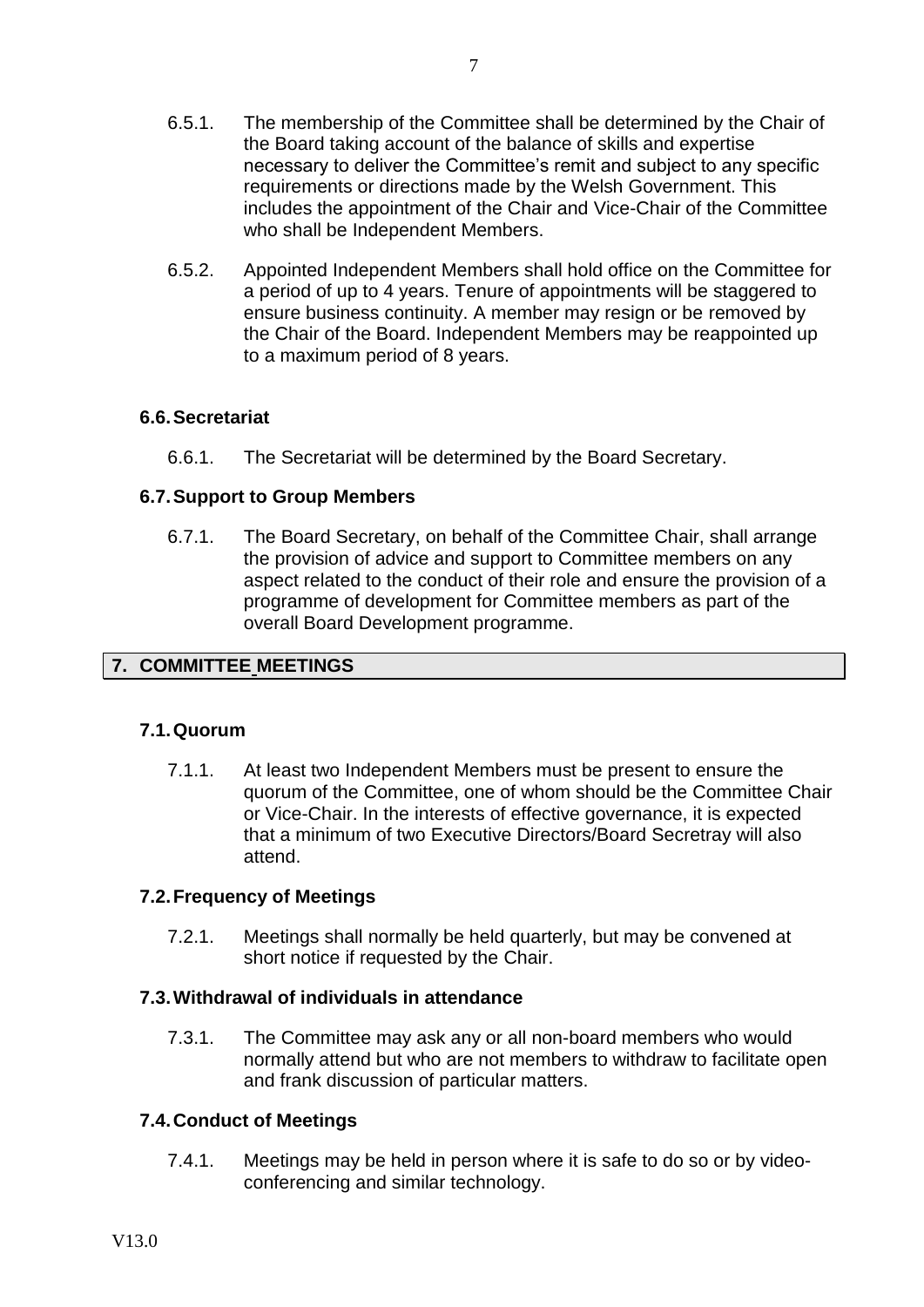7.4.2. The Committee will meet with Internal and External Auditors and the nominated LCFS without the presence of officials on at least one occasion each year.

#### **8. RELATIONSHIP & ACCOUNTABILITIES WITH THE BOARD AND ITS COMMITTEES/GROUPS**

- 8.1. Although the Board has delegated authority to the Committee for the exercise of certain functions as set out within these terms of reference, it retains overall responsibility and accountability for ensuring the quality and safety of healthcare for its citizens through the effective governance of the organisation.
- 8.2. The Committee is directly accountable to the Board for its performance in exercising the functions set out in these Terms of Reference,
- 8.3. The Committee, through its Chair and members, shall work closely with the Board's other Committees including joint committees/Advisory Groups to provide advice and assurance to the Board through the:
	- 8.3.1.1. Joint planning and co-ordination of Board and Committee business; and
	- 8.3.1.2. Sharing of information

In doing so, contributing to the integration of good governance across the organisation, ensuring that all sources of assurance are incorporated into the Board's overall risk and assurance arrangements.

- 8.4. The Committee shall embed the corporate goals and priorities through the conduct of its business, and in doing and transacting its business shall seek assurance that adequate consideration has been given to the sustainable development principle and in meeting the requirements of the Well-Being of Future Generations Act.
- 8.5. Receive assurance and exception reports from
	- 8.5.1.1. Risk Management Group.

# **9. REPORTING AND ASSURANCE ARRANGEMENTS**

- 9.1.The Committee Chair shall:
	- 9.1.1. Report formally, regularly and on a timely basis to the Board on the Committee's activities via the Chair's assurance report and an annual report.
	- 9.1.2. Ensure appropriate escalation arrangements are in place to alert the Health Board Chair, Chief Executive or Chairs of other relevant committees of any urgent/critical matters that may affect the operation and/or reputation of the Health Board.